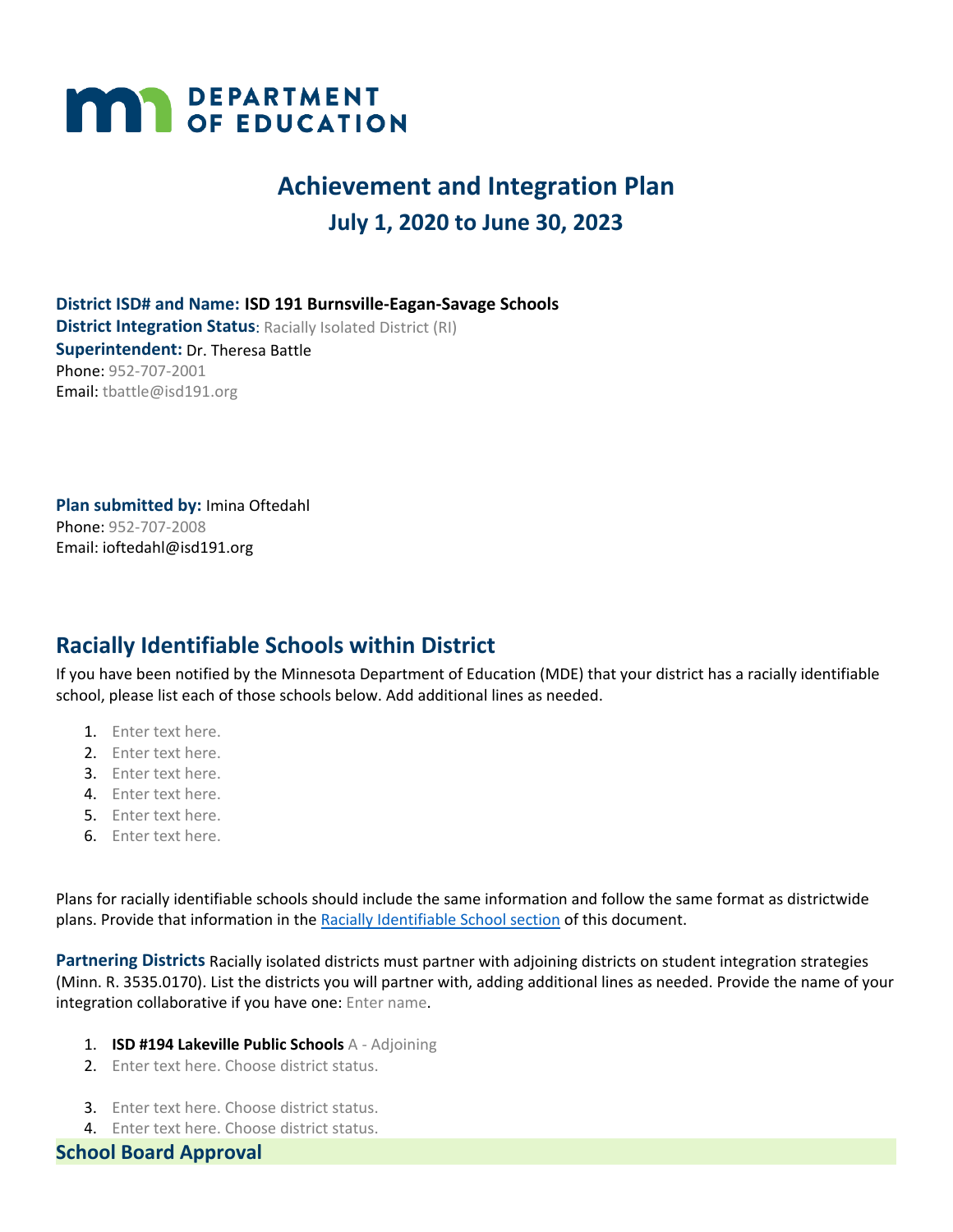$\boxtimes$  We certify that we have approved this Achievement and Integration plan and will implement it as part of our district's World's Best Workforce plan (Minn. Stat. § 124D.861, subd. 4).

 $\boxtimes$  We certify that we sought and received input on integration goals and strategies from councils as described on page 2. The council(s) included representation and meaningful input from our American Indian Parent Advisory Committee as required by Minnesota Rules 3535.0160, subpart 2, and Minnesota Rules 3535.0170, subparts 2-5.

Superintendent: Dr. Theresa Battle Signature: Date Signed: March 19, 2020

School Board Chair: Chair Abigail Alt Signature: Date Signed: March 19, 2020

## **Plan Input**

Minnesota School Desegregation/Integration Rule, part 3535.0170, subpart 2, requires racially isolated and adjoining districts to establish a multidistrict collaboration council to provide input on integration goals and to identify crossdistrict strategies to improve student integration.

Districts with racially identifiable schools are required to convene a community collaboration council to assist in developing integration goals and to identify ways of creating increased opportunities for integration at the racially identifiable schools (Minn. R. 3535.0160, subp. 2).

**American Indian Parent Advisory Committee** Districts with an American Indian parent advisory committee must include representation from this committee on the councils described above (Minn. R. 3535.0160, subp. 2, and 3535.0170, subp. 3).

Below, list your council members and identify American Indian parent committee members. Briefly describe council members' recommendations for your district-wide plan and for your racially identifiable school plans, as applicable. You may also include meeting dates and describe the process you used to ensure meaningful input from council members.

## **Multidistrict Collaboration Council:**

Members: ISD 191 Imina Oftedahl, Rachel Gorton, Bethany Van Osdel, Mariana Quintana, Frannie Becquer, Stephanie White, Kristine Black, Saddiyo Abdullah ISD 191 American Indian Parent Advisory Committee: Jeana Stout – Chairperson, Walter Goodwin – Parent (secondary), Kelly Sundquist – parent (elementary, PrK)

## Members: ISD 194

Dr. Emily McDonald, Lydia Lindsoe, Kaetchen Haugen, Regina Smith, Elida Kane, Sandi Giorgi, Jane Bianchi, Huda Ali, Hugo Muñoz, Cassie De Castro Fernandez, Jodie Sheets, Kelsie Hughes, Megan Reikowski

Meeting Dates 2019-2020

SASIAC & Special Education Family Advisory Oct 8 (SASIAC/MDCC with Lakeville in Burnsville): review Combined WBWF/A&I Progress Report, share data from comprehensive needs assessment, form consensus on goal areas Nov 19: review goal statements and discuss strategies Jan 28: (SASIAC/MDCC with Lakeville in Lakeville): review strategies and identify collaborative strategies and activities between districts

American Indian Family Advisory Committee Sept 24: review goals and results for IEPP, share data from comprehensive needs assessment for American Indian/Alaskan Native students Oct 22: determine goals and strategies for 19-20 IEPP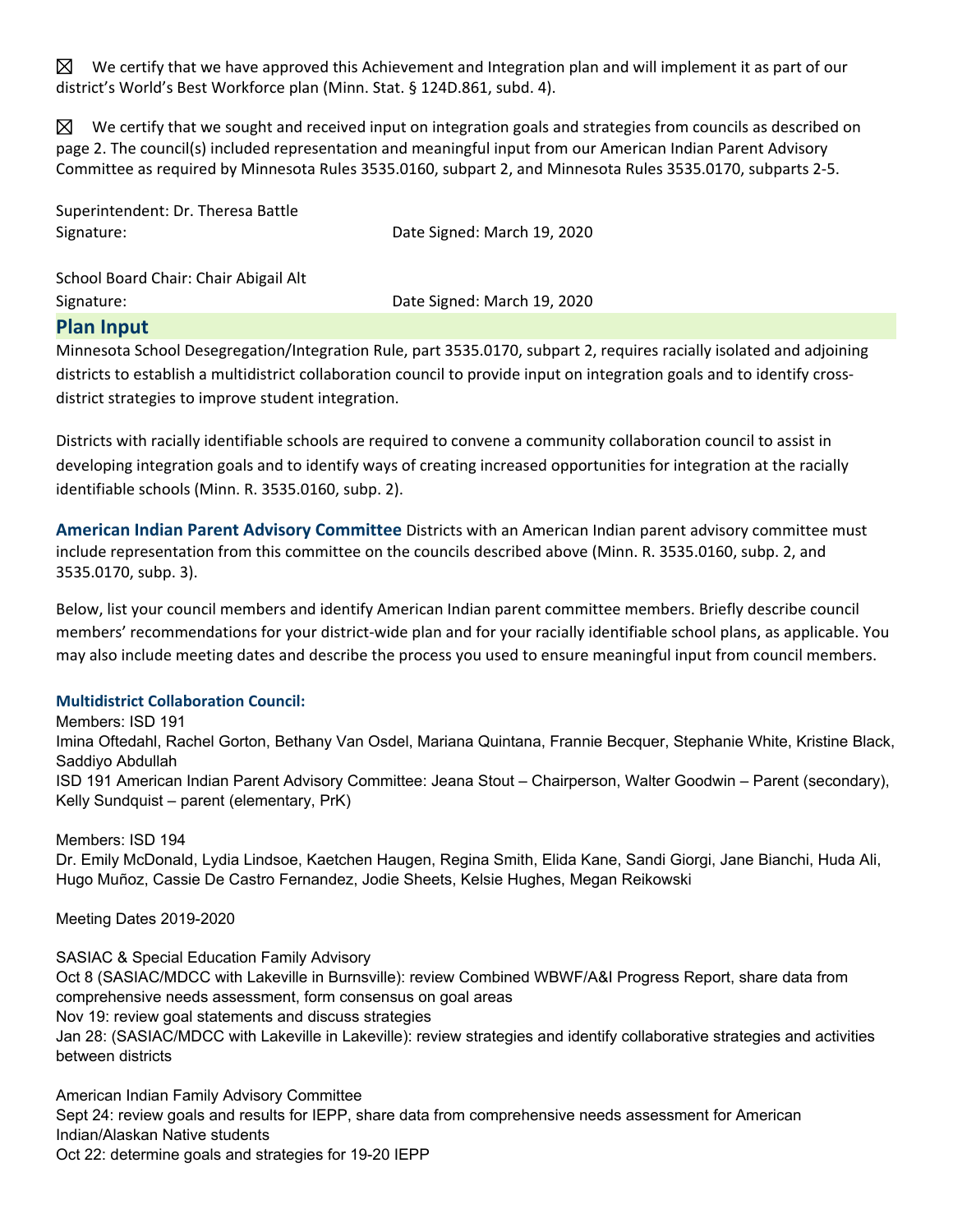Nov 26: review A&I goals and strategies, provide feedback and input Feb 18: review and discussion of plan and strategies to ensure alignment with IEPP

ISD191 CPSS/Equity Advisory Committee (PK-12+ teacher leader building representatives, principal representatives, district teaching & learning, district student support services, district Q-Comp)

Nov 21: discuss combined progress report, determine focus strategies for equity plan, align with WBWF/A&I goals and strategies

Feb 20: review A&I goals, strategies, and metrics ensuring alignment with district equity plan

### **Community Collaboration Council for Racially Identifiable School(s):** Enter text here.

# **Submitting this Plan**

Submit your completed plan as a Word document to MDE for review and approval (Minn. Stat. § 124D.861, subd. 4). Once it's signed, scan the signature page and save it as a separate PDF. Email your plan and signature page to MDE.integration@state.mn.us.

Detailed directions and support for completing this plan can be found in the Achievement and Integration Plan Guide.

# **Achievement and Integration Goals**

This plan must contain three types of goals, at least one for each of the following:

- 1. Reducing the disparities in academic achievement among all students and specific categories of students excluding the categories of gender, disability, and English learners.
- 2. Reducing the disparities in equitable access to effective and more diverse teachers among all students and specific categories of students excluding the categories of gender, disability, and English learners.
- 3. Increasing racial and economic integration (Minn. Stat. § 124D.861, subd. 2 (a)).

# **Goal #1:** Increase four-year graduation rate for all students from 78.5% in 2018 to 90% in 2022.

**Aligns with WBWF area**: All students graduate from high school.

**Goal type:** Achievement Disparity

# **Strategies**

Each goal should have at least one strategy. Number each strategy sequentially and give it a unique name. For each strategy, provide a narrative description as explained below.

Districts may use Achievement and Integration revenue to pursue racial and economic integration and reduce achievement disparities between student groups through the types of strategies listed in the *Type of Strategy* dropdown menus below (Minn. Stat. § 124D.861, subd. 2).

**Integration Requirement** At least one of your strategies must be a student integration activity designed and implemented to bring together students from a racially isolated district with students from that district's adjoining Achievement and Integration districts (Minn. R. 3535.0170).

**NOTE:** If a strategy is intentionally developed to support multiple goals, list its unique name and number and provide the narrative description for that strategy under one goal. Include that strategy's unique number and name under the other goals it supports. You do not have to copy the narrative description for that strategy under multiple goals.

**Strategy Name and #** 1 Advancement via Individual Determination (AVID)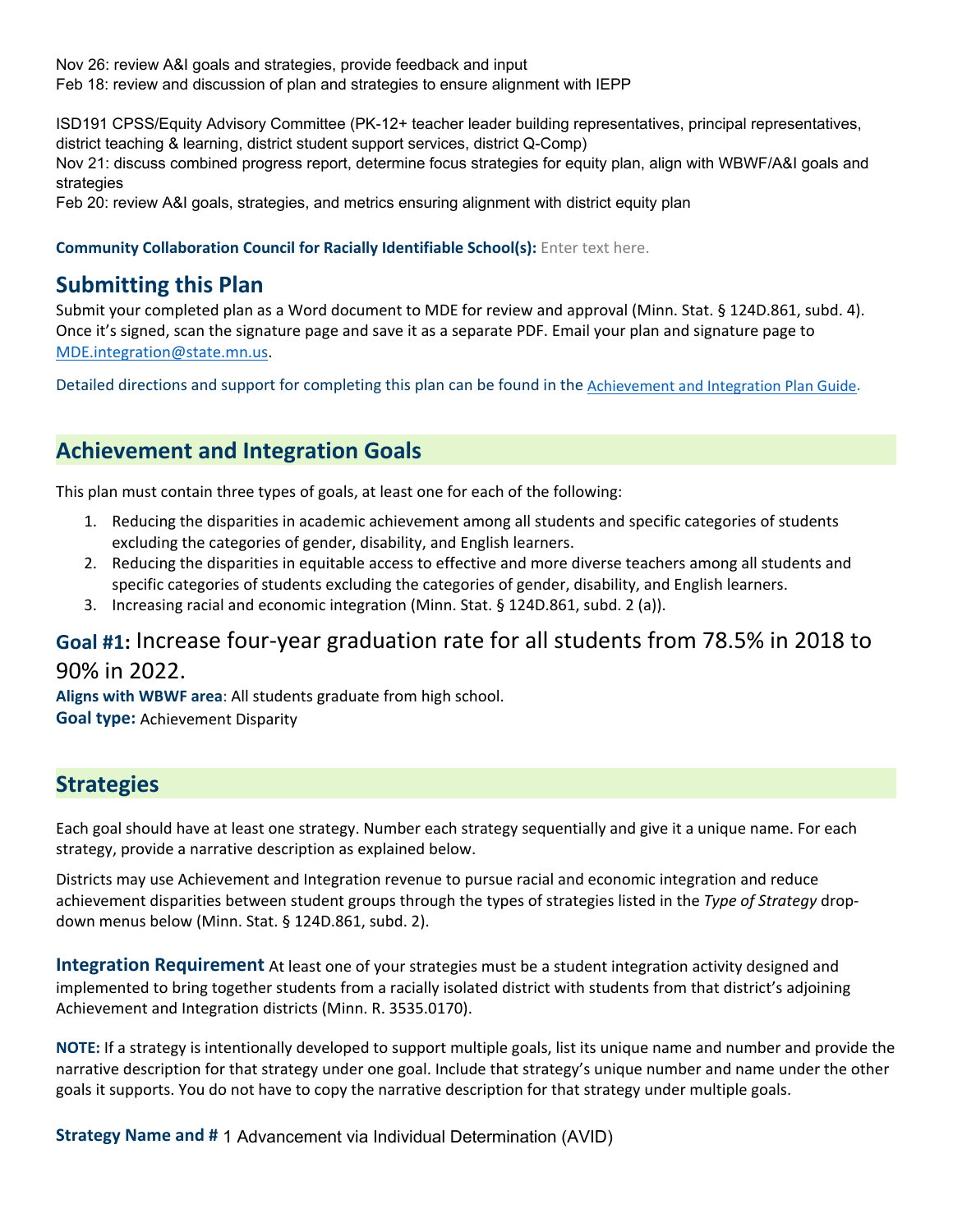**Type of Strategy:** Career/college readiness and rigorous coursework for underserved students, including students enrolled in ALC.

#### **Narrative description of this strategy.**

District 191 will continue and expand implementation of AVID for students in grades 6-12. This evidence-based program is intended to provide students who are traditional underserved with the personal and academic skills necessary to participate successfully in rigorous coursework in order to be college and career ready. This will include expanding sections of AVID elective to meet AVID Demonstration School status at all secondary sites, providing an AVID elective coordinator at each site, ongoing professional development for all secondary staff for AVID School-wide, AVID Bridges training and implementation for all grade 6 students, utilizing AVID relational capacity curriculum in middle school advisory, and AVID Summer Bridge program serving students from District 191 and adjoining District 194 (Lakeville). Students will be selected for participation in the AVID elective using the guidelines from AVID which includes students in the "academic middle," students who are first in family to graduate from high school or attend college, students who may also be students of color and/or be students eligible for Free/Reduced Meals. Impact may be measured by participation and program retention, student GPA, ACT scores, successful completion of rigorous coursework, graduation rates, and other indicators from the required annual AVID Coaching and Certification Instrument (CCI).

Location of services: Nicollet Middle School, Eagle Ridge Middle School, Burnsville High School, Burnsville Alternative High School

# **Key Indicators**

These indicators are the evidence you will use to document how well each strategy is being implemented and whether or not they are helping bring about the intended outcomes for students. Use these indicators to assess the effectiveness of your strategies and to adjust what you're doing.

## **Key Indicators of Progress (KIP)**

| List key indicators of progress for this strategy and annual targets for each indicator.<br>Choose indicators that will help you know if the strategy is creating the outcomes<br>you want to see. | <b>Target</b><br>2021 | <b>Target</b><br>2022 | <b>Target</b><br>2023 |  |
|----------------------------------------------------------------------------------------------------------------------------------------------------------------------------------------------------|-----------------------|-----------------------|-----------------------|--|
| Retention of students in AVID elective will increase from 52% in 2018-19 to 90% in 2023.                                                                                                           | 65%                   | 77%                   | 90%                   |  |
| Reduce the disparity in four-year graduation rates between white students and students of<br>color at Burnsville High School from 16.2% in 2018 to 5.2% in 2022.                                   | 12.2%                 | 9.2%                  | 5.2%                  |  |

*This data will be used to support evaluation of your plan (Minn. Stat.* § *124D.861, subd. 5).*

**Strategy Name and #** 2 Bridging Cultural and Socio-economic Barriers

**Type of Strategy:** Family engagement initiatives to increase student acheivement.

#### **Narrative description of this strategy.**

Staff will provide targeted support to culturally and economically diverse parents/caregivers to improve preschool academic readiness, social-emotional regulation, and participation in rigorous course work at the secondary level. Support will be provided to preschool parents/caregivers navigating the enrollment process and transitioning from a home or child care environment to VPK classrooms located at each elementary site as well as the transition to kindergarten. Social workers and cultural liaisons will collaborate to provide support to families in accessing resources from school, community, county, and state sources to meet basic needs and strengthen the family-school connections. Social workers and cultural liaisons will also meet with students individually and in groups to strengthen social-emotional skills and/or support for cultural identity.

Location of services: All PK-12 sites

**Key Indicators**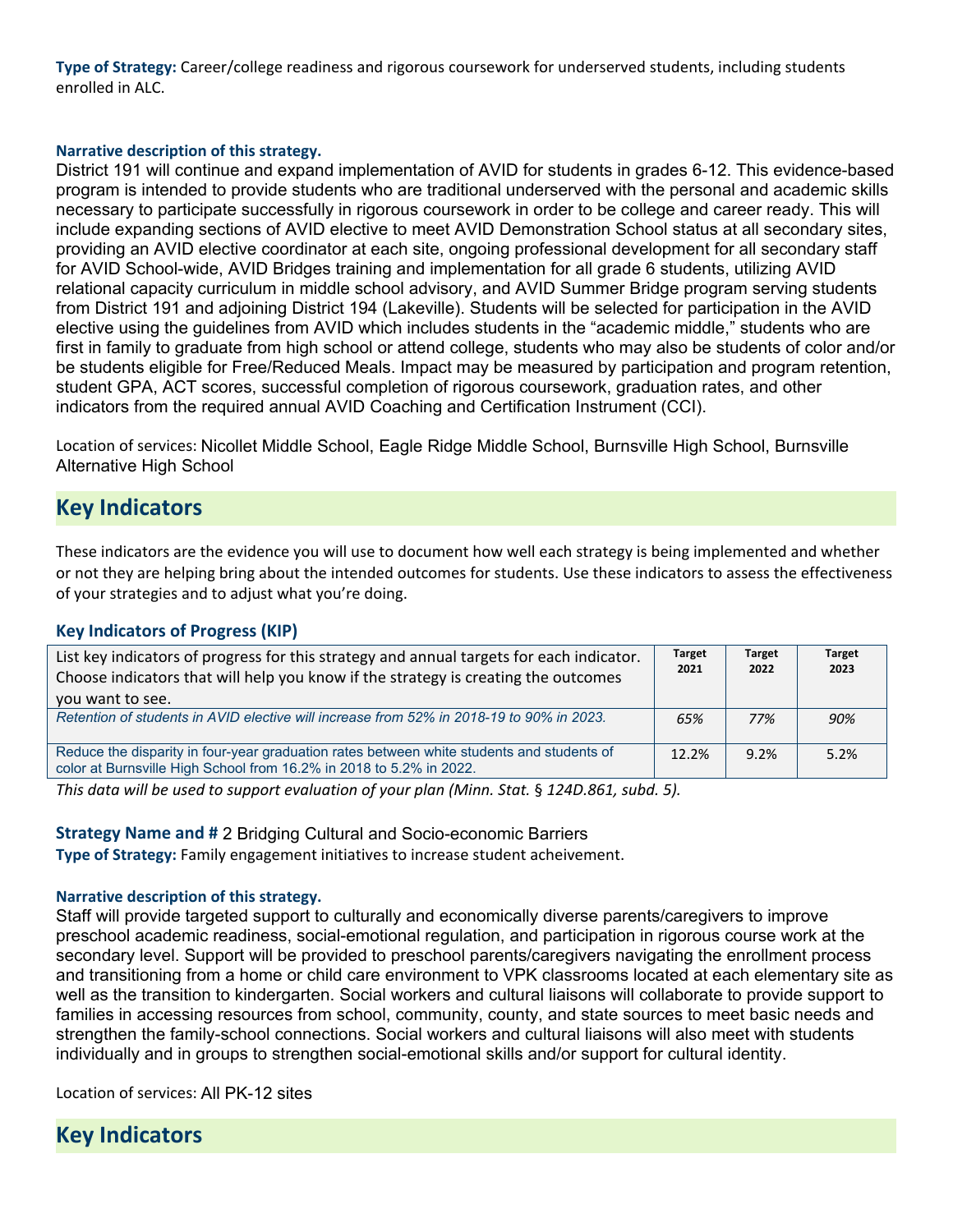These indicators are the evidence you will use to document how well each strategy is being implemented and whether or not they are helping bring about the intended outcomes for students. Use these indicators to assess the effectiveness of your strategies and to adjust what you're doing.

## **Key Indicators of Progress (KIP)**

| List key indicators of progress for this strategy and annual targets for each indicator.<br>Choose indicators that will help you know if the strategy is creating the outcomes<br>you want to see. | <b>Target</b><br>2021 | <b>Target</b><br>2022 | <b>Target</b><br>2023 |
|----------------------------------------------------------------------------------------------------------------------------------------------------------------------------------------------------|-----------------------|-----------------------|-----------------------|
| Increase participation of parents/caregivers of color serving on building and district advisory<br>committees from 23 in 2018-19 (baseline) to 50 in 2022-23                                       | 33                    | 40                    | 50                    |
| Increase participation of parent/caregiver response on Parent Climate Survey from 18% in<br>2018 to 40% in 2022                                                                                    | 25%                   | 33%                   | 40%                   |
| Increase the percentage of families of color indicating they feel welcome and safe in their<br>child's school will increase from 63% in 2018 to 80% in 2023                                        | 68%                   | 75%                   | 80%                   |

*This data will be used to support evaluation of your plan (Minn. Stat.* § *124D.861, subd. 5).*

## **Strategy Name and #** 3 Family Engagement Academy

**Type of Strategy:** Family engagement initiatives to increase student acheivement.

## **Narrative description of this strategy.**

Cultural liaisons will be work in buildings to assist in building family-school partnerships, assist families in developing skills and understanding of the school system in order to advocate for their children's school success. Using a locally designed family engagement curriculum, staff will work with family members to provide key training that will allow families to advocate for their students in the enrollment of specific courses designed to either build literacy skills or ensure students are on track to graduate having successfully completed a track of college and career ready courses. Academy session will be designed using a cohort model including cohorts conducting in Spanish and Somali.

Location of services: All PK-12 sites

# **Key Indicators**

These indicators are the evidence you will use to document how well each strategy is being implemented and whether or not they are helping bring about the intended outcomes for students. Use these indicators to assess the effectiveness of your strategies and to adjust what you're doing.

## **Key Indicators of Progress (KIP)**

| List key indicators of progress for this strategy and annual targets for each indicator.<br>Choose indicators that will help you know if the strategy is creating the outcomes | <b>Target</b><br>2021 | <b>Target</b><br>2022 | <b>Target</b><br>2023 |  |
|--------------------------------------------------------------------------------------------------------------------------------------------------------------------------------|-----------------------|-----------------------|-----------------------|--|
| you want to see.                                                                                                                                                               |                       |                       |                       |  |
| Increase the number of parent/caregivers participating from 34 in 2019 to 65 in 2023                                                                                           | 45                    | 55                    | 65%                   |  |
| Enter KIP.                                                                                                                                                                     |                       |                       |                       |  |

*This data will be used to support evaluation of your plan (Minn. Stat.* § *124D.861, subd. 5).*

## **Strategy Name and #** 4 Rigorous Coursework and Learning Opportunities

**Type of Strategy:** Career/college readiness and rigorous coursework for underserved students, including students enrolled in ALC.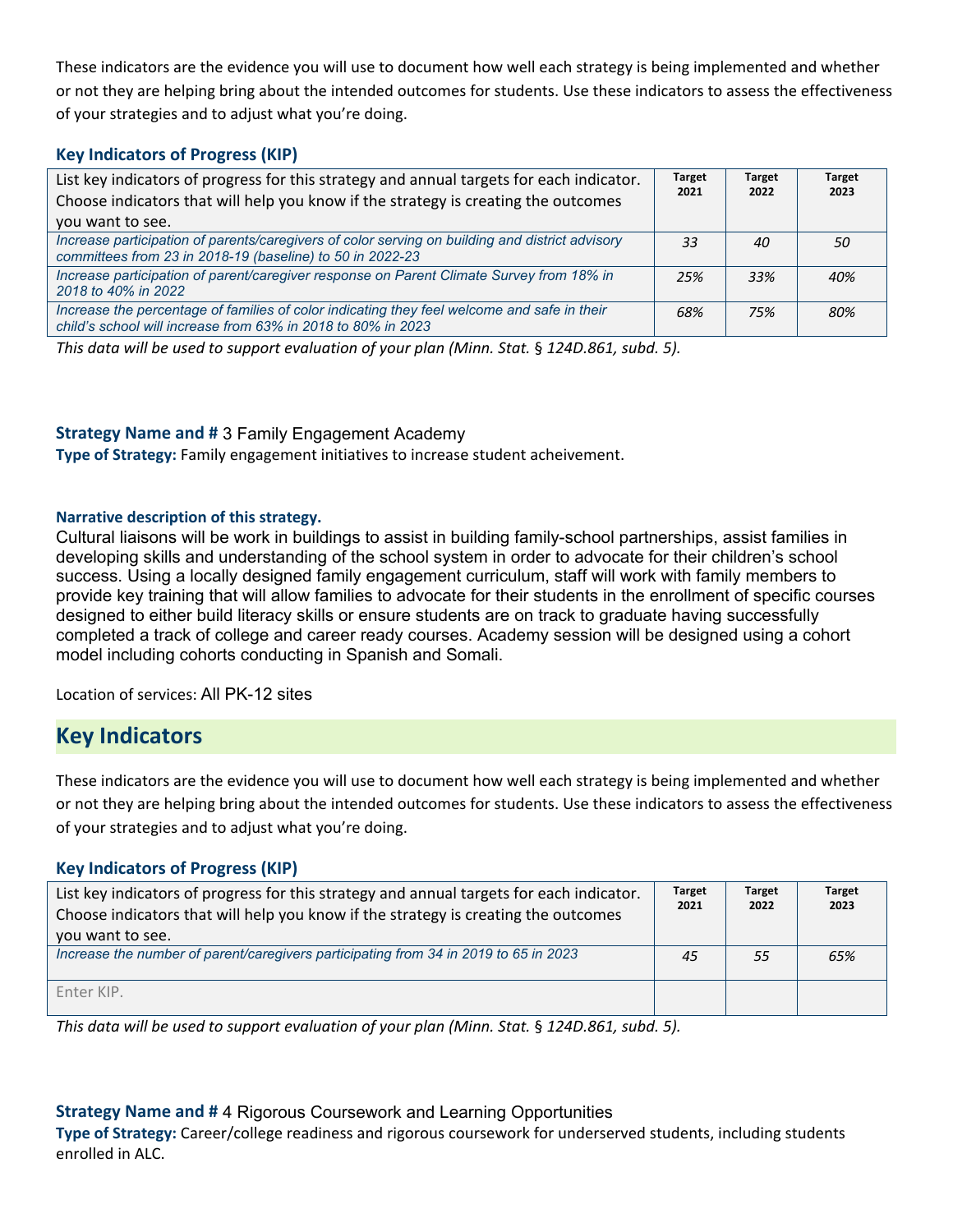#### **Narrative description of this strategy.**

In addition to the support of AVID for secondary students, middle school advanced courses content and participation criteria will be established to eliminate systemic barriers to create authentic and inclusive learning experiences accessible to traditionally underserved students. Students in grades 1-8 throughout the district will have the opportunity to participate in extended day and summer school extension learning opportunities including Gifted-Talented Academy (with students from ISD 194), STEM Project-Based Learning courses, reading and literacy support, math challenge competitions, and other competitive activities, e.g. spelling bee, quiz bowl, geography bowl, etc. Utilizing the MTSS framework, schools will be able to assist students in gaining the necessary skills and academic language to successfully participate in advanced courses. Burnsville High School and Burnsville Alternative High School will increase the number of courses eligible to earn college credits in the current college and career Pathways Program. Alignment of curriculum and instruction with the ACT standards as well as the Minnesota Academic Standards will provide additional opportunities for students to successfully participate and enroll in the Pathways Program including academic support for concurrent enrollment courses.

Location of services: Nicollet Middle School, Eagle Ridge Middle School, Burnsville High School, Burnsville Alternative High School

# **Key Indicators**

These indicators are the evidence you will use to document how well each strategy is being implemented and whether or not they are helping bring about the intended outcomes for students. Use these indicators to assess the effectiveness of your strategies and to adjust what you're doing.

#### **Key Indicators of Progress (KIP)**

| List key indicators of progress for this strategy and annual targets for each indicator.<br>Choose indicators that will help you know if the strategy is creating the outcomes | <b>Target</b><br>2021 | <b>Target</b><br>2022 | <b>Target</b><br>2023 |  |
|--------------------------------------------------------------------------------------------------------------------------------------------------------------------------------|-----------------------|-----------------------|-----------------------|--|
| you want to see.                                                                                                                                                               |                       |                       |                       |  |
| Increase the number of racially diverse students participating in STEM extended day/summer<br>courses from 11 in summer 2019 to 40 in summer of 2022                           | 22                    | 35                    | 40                    |  |
| Decrease the disparity between grade 11 Black/African American and Latinx students in ACT<br>average composite scale score from 5.5 in 2019 to 4.0 in 2022                     | 5.0                   | 4.8                   | 4.0                   |  |

*This data will be used to support evaluation of your plan (Minn. Stat.* § *124D.861, subd. 5).*

**Strategy Name and #** 5 Build Capacity for Equitable and Culturally Proficient Schools **Type of Strategy:** Professional development opportunities focused on academic achievement of all students.

#### **Narrative description of this strategy.**

All staff members in ISD 191 will be trained in culturally responsive instruction practices that are designed to ensure ethnically and economically diverse students are highly engaged and meeting performance benchmarks. This will include the development of building level-equity teams of which at least one member is a CPSS (Culturally Proficient School Systems) trainer. The district will develop a district equity leadership team to drive and sustain instruction, build and support positive school climate, and develop and deliver professional development for school board, administration, license staff, non-licensed staff, and operations staff to deepen and sustain the journey toward equitable systems. Included in this work will be implementation of a comprehensive walkthrough tool for buildings and classrooms and engaging with parents and families representative of the school community in decision making, recommendations, and advocacy roles.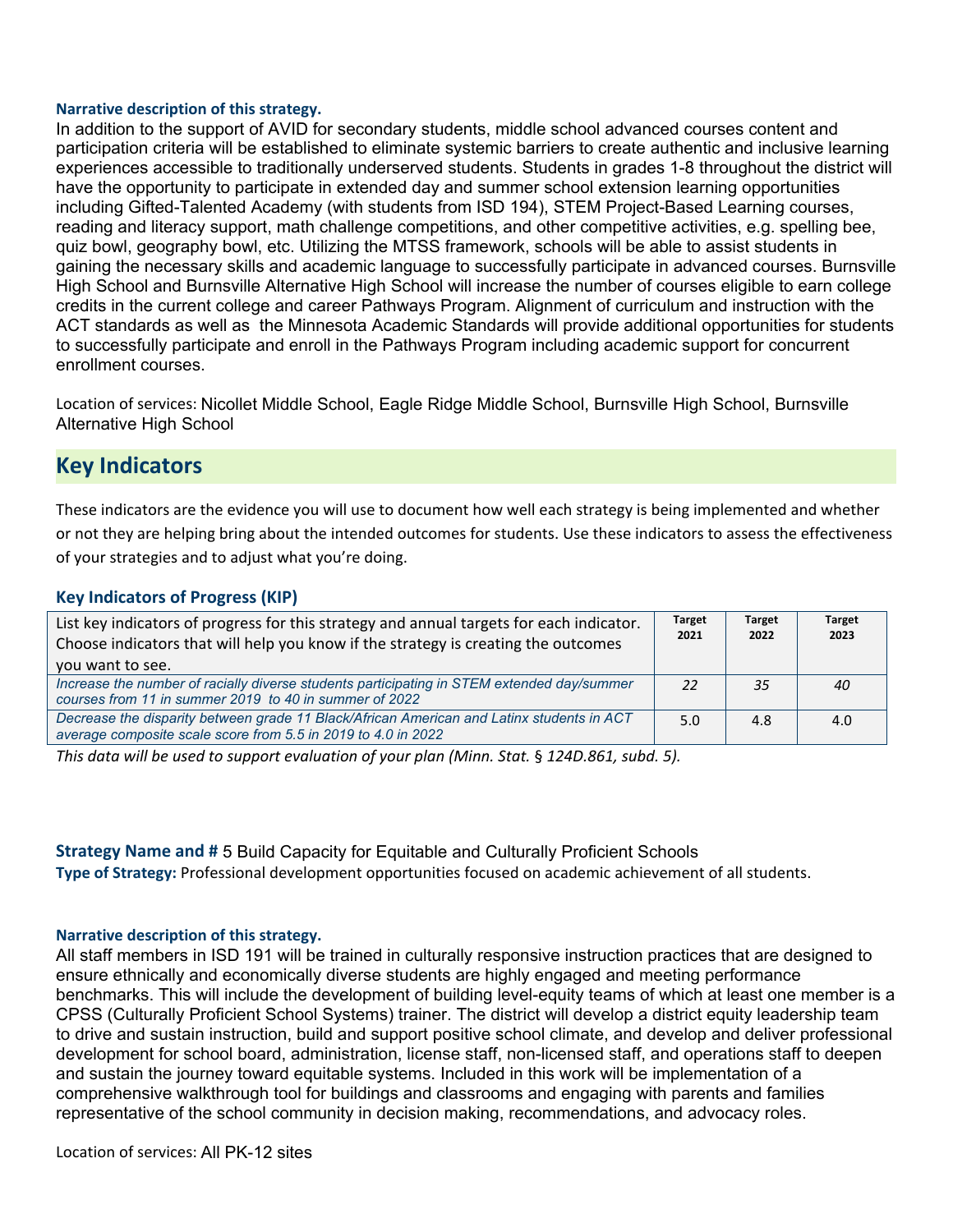# **Key Indicators**

These indicators are the evidence you will use to document how well each strategy is being implemented and whether or not they are helping bring about the intended outcomes for students. Use these indicators to assess the effectiveness of your strategies and to adjust what you're doing.

## **Key Indicators of Progress (KIP)**

| List key indicators of progress for this strategy and annual targets for each indicator.<br>Choose indicators that will help you know if the strategy is creating the outcomes<br>you want to see. | <b>Target</b><br>2021 | <b>Target</b><br>2022 | <b>Target</b><br>2023 |  |
|----------------------------------------------------------------------------------------------------------------------------------------------------------------------------------------------------|-----------------------|-----------------------|-----------------------|--|
| Increase the number of staff trained as Equity/CPSS leaders from 18 in 2020 to 70 in 2023                                                                                                          | 43                    | 55                    | 70                    |  |
| Increase the percentage of teachers responding that they have the skills and knowledge to<br>deliver culturally responsive lessons from 65% in 2016 (baseline) to 85% in 2023                      | 72%                   | 78%                   | 85%                   |  |

*This data will be used to support evaluation of your plan (Minn. Stat.* § *124D.861, subd. 5).*

**Goal #2:** Increase the percentage of incoming racially and economically diverse students demonstrating kindergarten readiness in pre-reading from 31.5% in 2019-20 to 70.0% in 2022- 23.

**Aligns with WBWF area**: All children are ready for school. **Goal type:** Integration

**Strategy Name and #** 2 Bridging Cultural and Socio-economic Barriers **Type of Strategy:** Family engagement initiatives to increase student acheivement.

**Strategy Name and #** 3 Family Engagement Academy **Type of Strategy:** Family engagement initiatives to increase student acheivement.

**Strategy Name and #** 5 Build Capacity for Equitable and Culturally Proficient Schools **Type of Strategy:** Professional development opportunities focused on academic achievement of all students.

**Goal #3:** Decrease the disparity in representation for enrollment of students of color in rigorous high school courses from -24% in 2019-20 to -5% in 2022-23. **Aligns with WBWF area**: All students are ready for career and college. **Goal type:** Achievement Disparity

**Strategy Name and #** 1 Advancement via Individual Determination (AVID) **Type of Strategy:** Career/college readiness and rigorous coursework for underserved students, including students enrolled in ALC.

**Strategy Name and #** 2 Bridging Cultural and Socio-economic Barriers **Type of Strategy:** Family engagement initiatives to increase student acheivement.